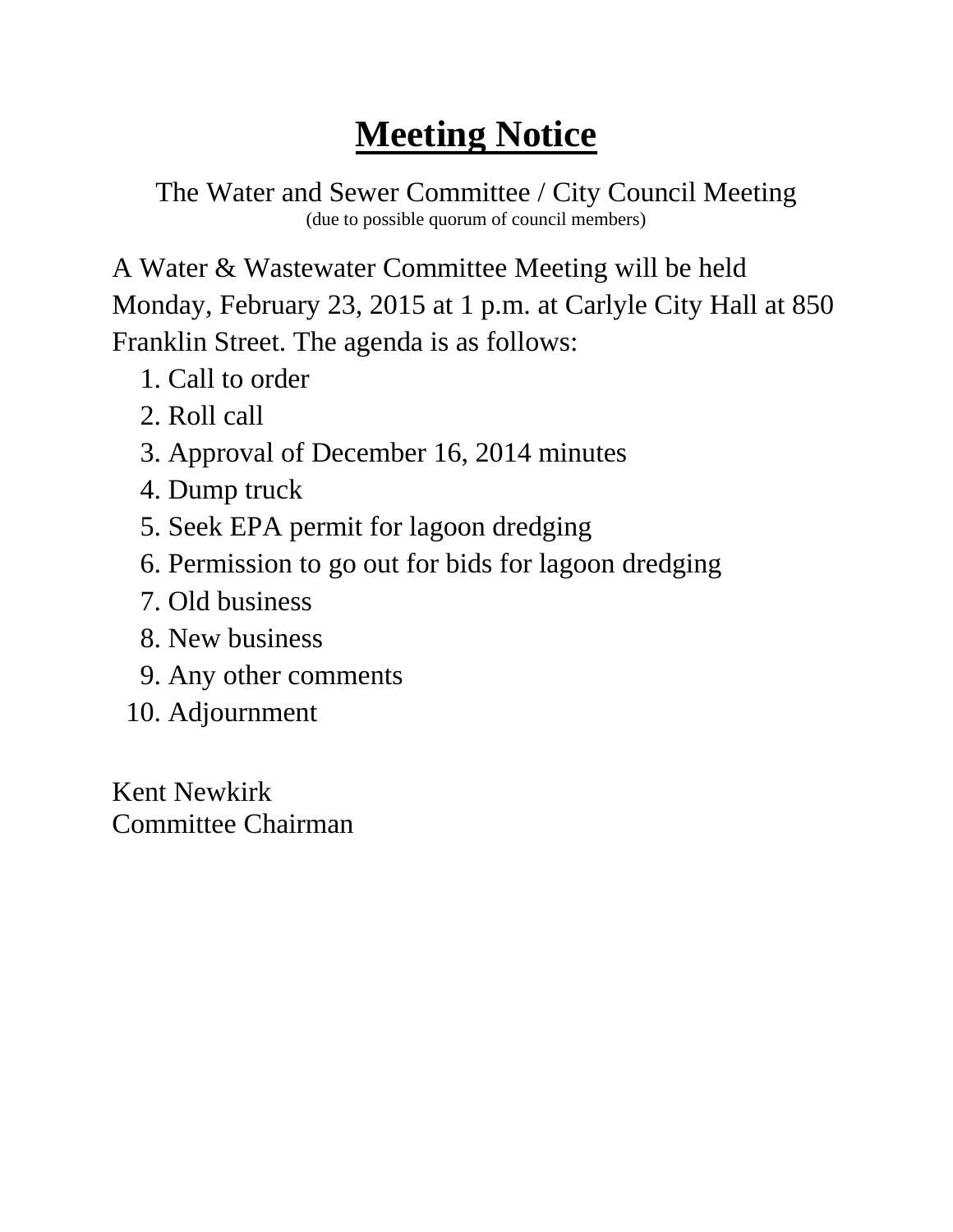The Water and Sewer Committee / City Council Meeting (due to possible quorum of council members)

A Water & Wastewater Committee Meeting will be held Thursday, March 5, 2015 at 1:30 p.m. at Carlyle City Hall at 850 Franklin Street. The agenda is as follows:

- 1. Call to order
- 2. Roll call
- 3. Approval of February 23, 2015 minutes
- 4. Dump truck
- 5. Old business
- 6. New business
- 7. Any other comments
- 8. Adjournment

Kent Newkirk Committee Chairman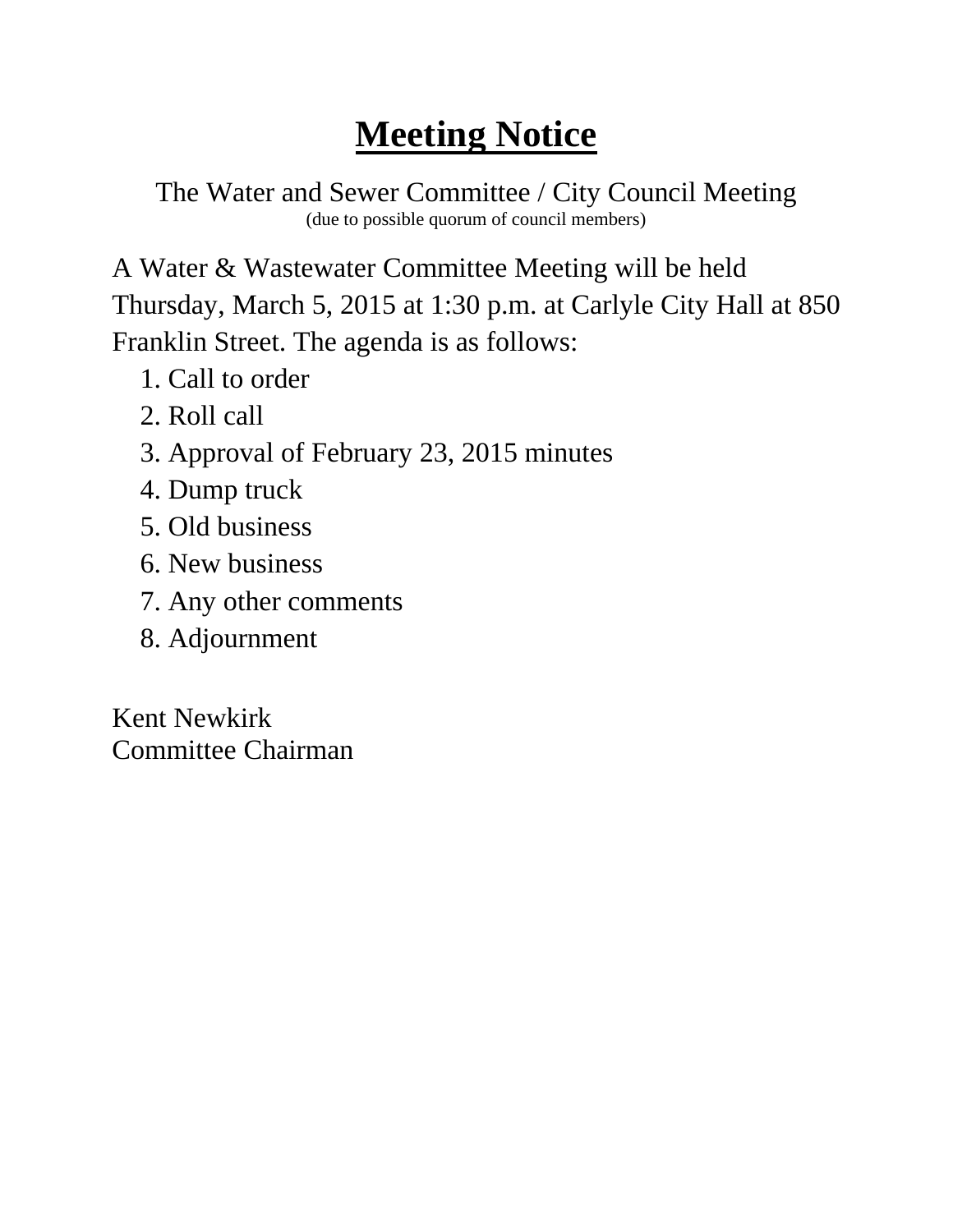The Water and Sewer Committee / City Council Meeting (due to possible quorum of council members)

A Water & Wastewater Committee Meeting will be held Thursday, April 9, 2015 at 9 a.m. at Carlyle City Hall at 850 Franklin Street. The agenda is as follows:

- 1. Call to order
- 2. Roll call
- 3. Approval of March 5, 2015 minutes
- 4. Public notice for disinfection byproducts
- 5. Construction permit for chlorine feed
- 6. Old business
- 7. New business
- 8. Any other comments
- 9. Adjournment

Kent Newkirk Committee Chairman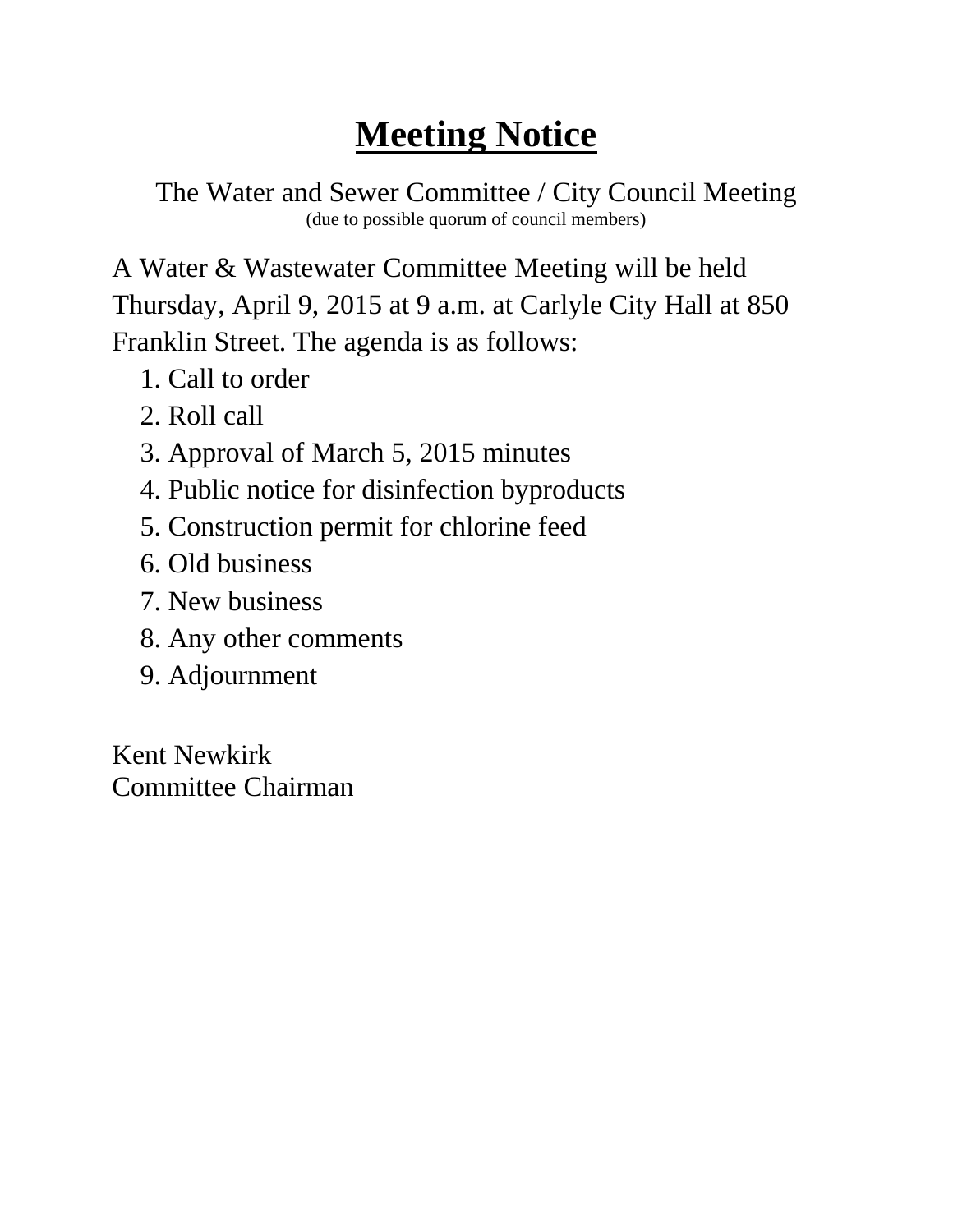The Water and Sewer Committee / City Council Meeting (due to possible quorum of council members)

A Water & Wastewater Committee Meeting will be held Wednesday, May 27, 2015 at 1:55 p.m. at Carlyle City Hall at 850 Franklin Street. The agenda is as follows:

- 1. Call to order
- 2. Roll call
- 3. Approval of April 9, 2015 minutes
- 4. Lagoon bid opening
- 5. Lagoons
- 6. IDOT road resurfacing
- 7. Requiring licensed plumber
- 8. Old business
- 9. New business
- 10. Any other comments
- 11. Adjournment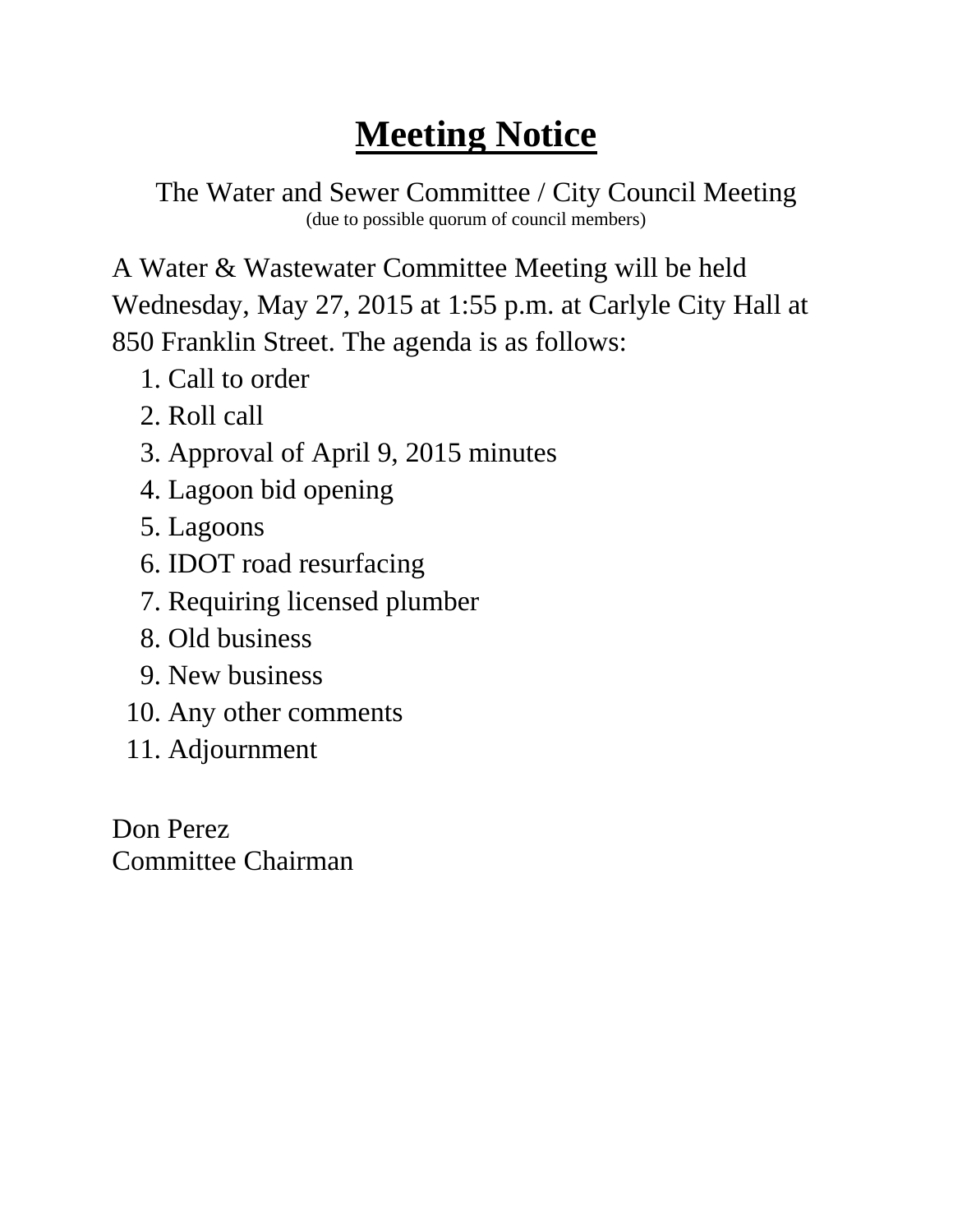The Water and Sewer Committee / City Council Meeting (due to possible quorum of council members)

A Water & Wastewater Committee Meeting will be held Wednesday, June 3, 2015 at 9 a.m. at Carlyle City Hall at 850 Franklin Street. The agenda is as follows:

- 1. Call to order
- 2. Roll call
- 3. Approval of May 27, 2015 minutes
- 4. Water main replacement along Old 50
- 5. Old State Road sewer extension
- 6. Old business
- 7. New business
- 8. Any other comments
- 9. Adjournment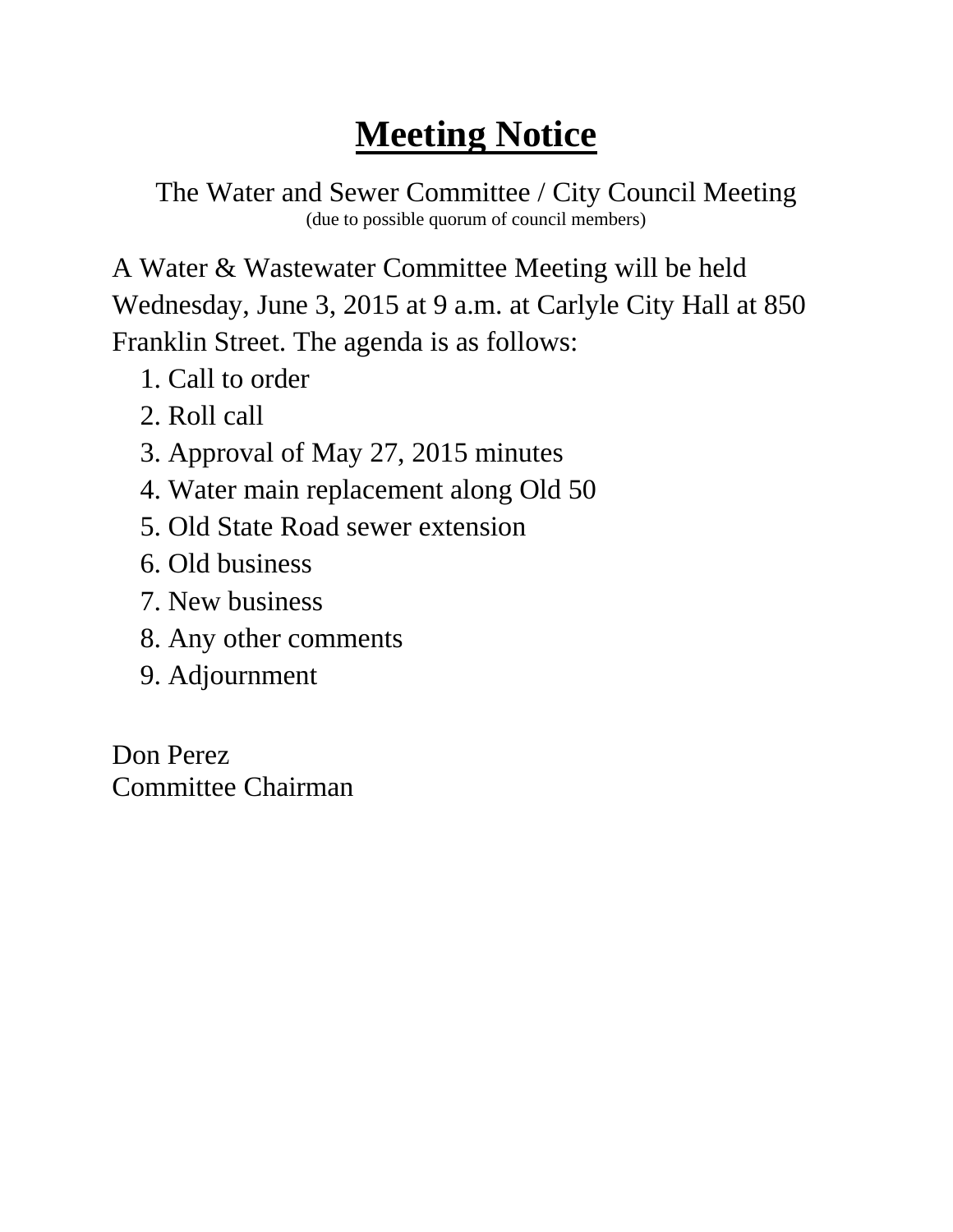The Water and Sewer Committee / City Council Meeting (due to possible quorum of council members)

A Water & Wastewater Committee Meeting will be held Wednesday, June 24, 2015 at 8:30 a.m. at Carlyle City Hall at 850 Franklin Street. The agenda is as follows:

- 1. Call to order
- 2. Roll call
- 3. Approval of June 3, 2015 minutes
- 4. Property on Corey Road
- 5. Intersection Old 50 and 127
- 6. Haloacetic acids
- 7. Sewer main replacement/Scotts's Processing
- 8. Old business
- 9. New business
- 10. Any other comments
- 11. Adjournment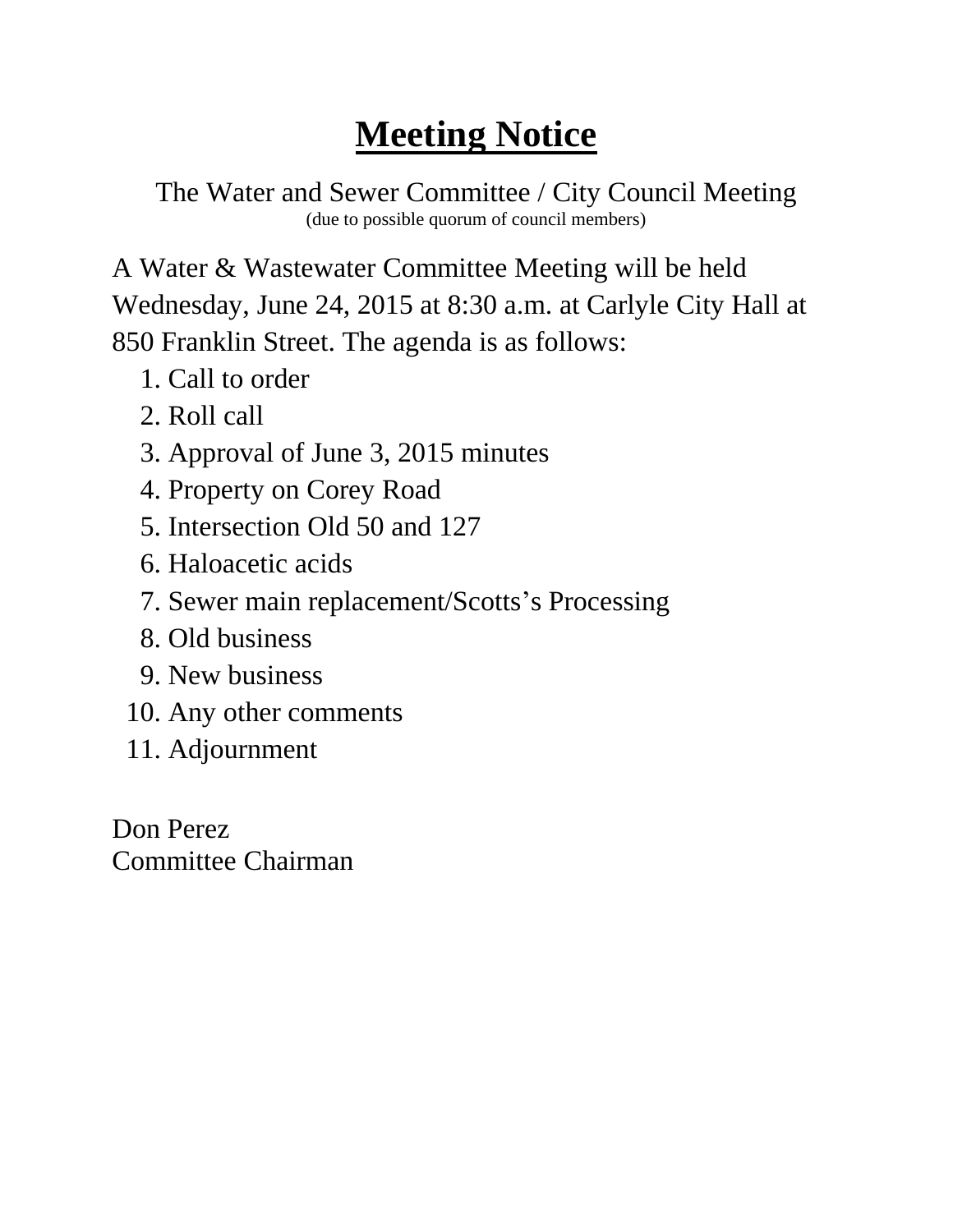The Water and Sewer Committee / City Council Meeting (due to possible quorum of council members)

A Water & Wastewater Committee Meeting will be held Tuesday, August 18, 2015 at 1 p.m. at Carlyle City Hall at 850 Franklin Street. The agenda is as follows:

- 1. Call to order
- 2. Roll call
- 3. Approval of June 24, 2015 minutes
- 4. Annexation of property Helen Luebbers 17375 Old State Road
- 5. Water/sewer in alley between Washington and Old Hwy 50
- 6. Permission to bid out water main replacement at Old Hwy 50 and Hwy 127
- 7. Permission to obtain IDOT permits for water main replacement at Old Hwy 50 and Hwy 127
- 8. Old business
- 9. New business
- 10.Any other comments
- 11.Adjournment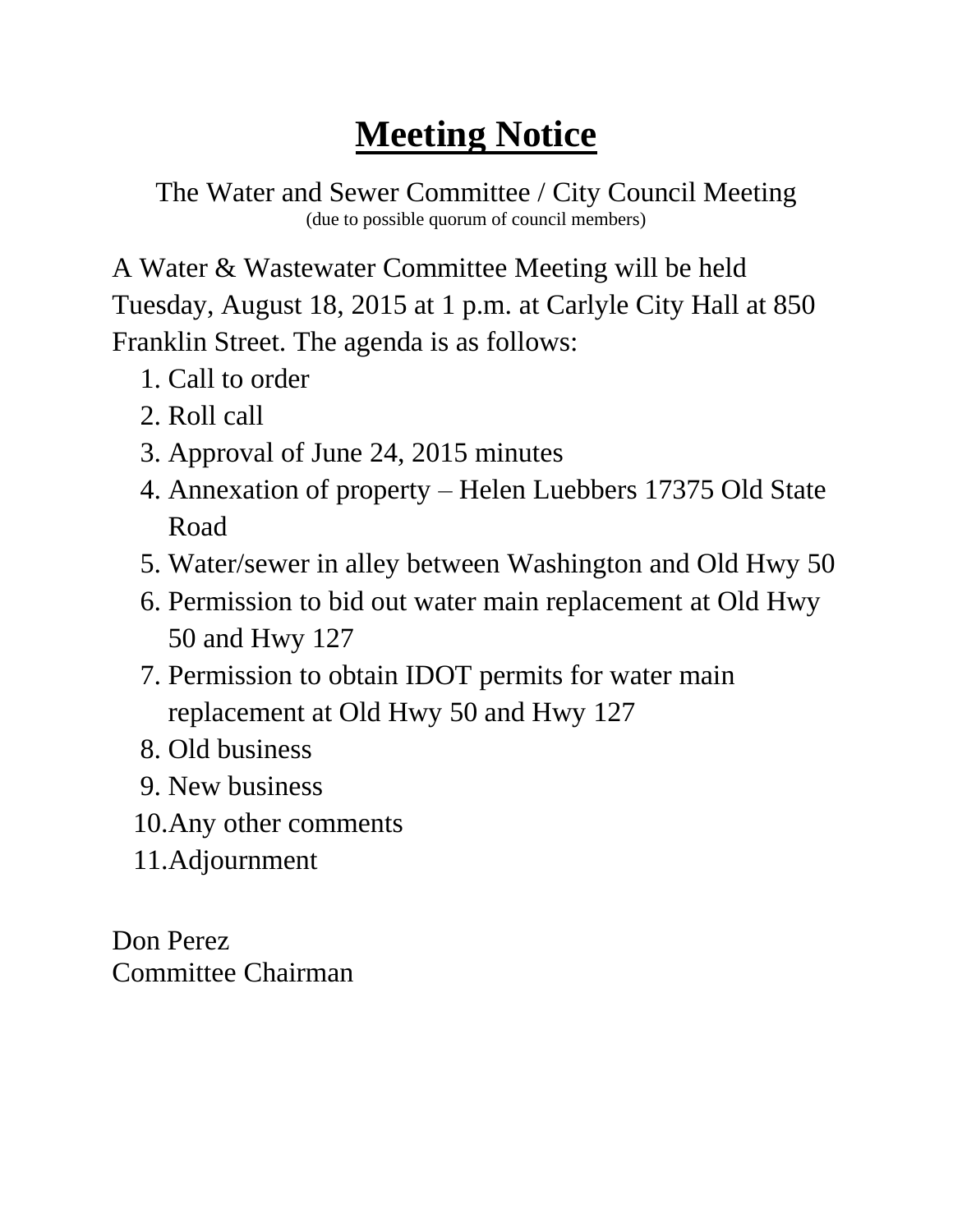The Water and Sewer Committee / City Council Meeting (due to possible quorum of council members)

A Water & Wastewater Committee Meeting will be held Wednesday, September 2, 2015 at 5:30 p.m. at Carlyle City Hall at 850 Franklin Street. The agenda is as follows:

- 1. Call to order
- 2. Roll call
- 3. Executive session personnel
- 4. Vote on any action taken during executive session
- 5. Old business
- 6. New business
- 7. Any other comments
- 8. Adjournment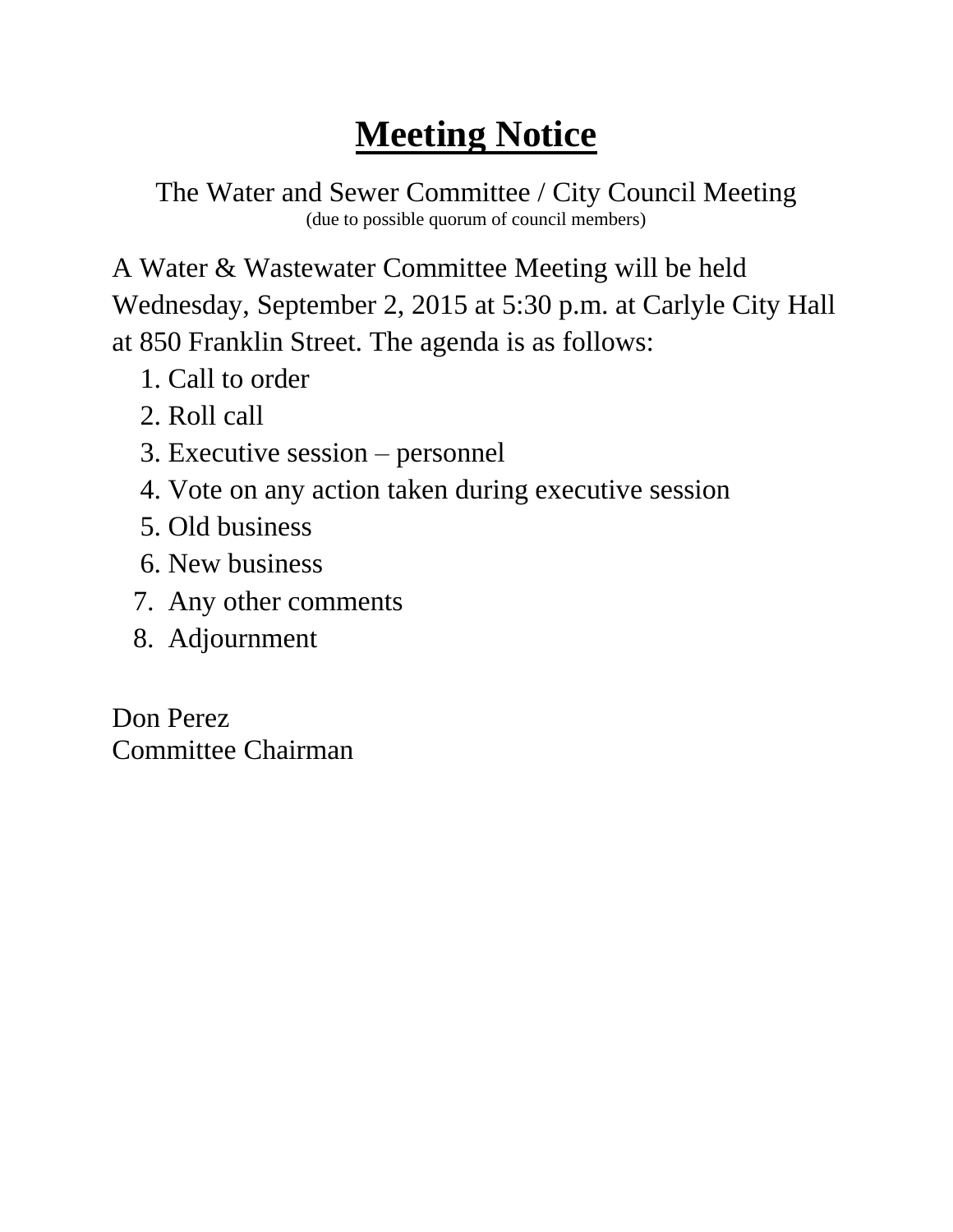The Water and Sewer Committee / City Council Meeting (due to possible quorum of council members)

A Water & Wastewater Committee Meeting will be held Wednesday, September 9, 2015 at 4:30 p.m. at Carlyle City Hall at 850 Franklin Street. The agenda is as follows:

- 1. Call to order
- 2. Roll call
- 3. Approval of September 2, 2015 Minutes
- 4. Executive session personnel
- 5. Vote on any action taken during executive session
- 6. Old business
- 7. New business
- 8. Any other comments
- 9. Adjournment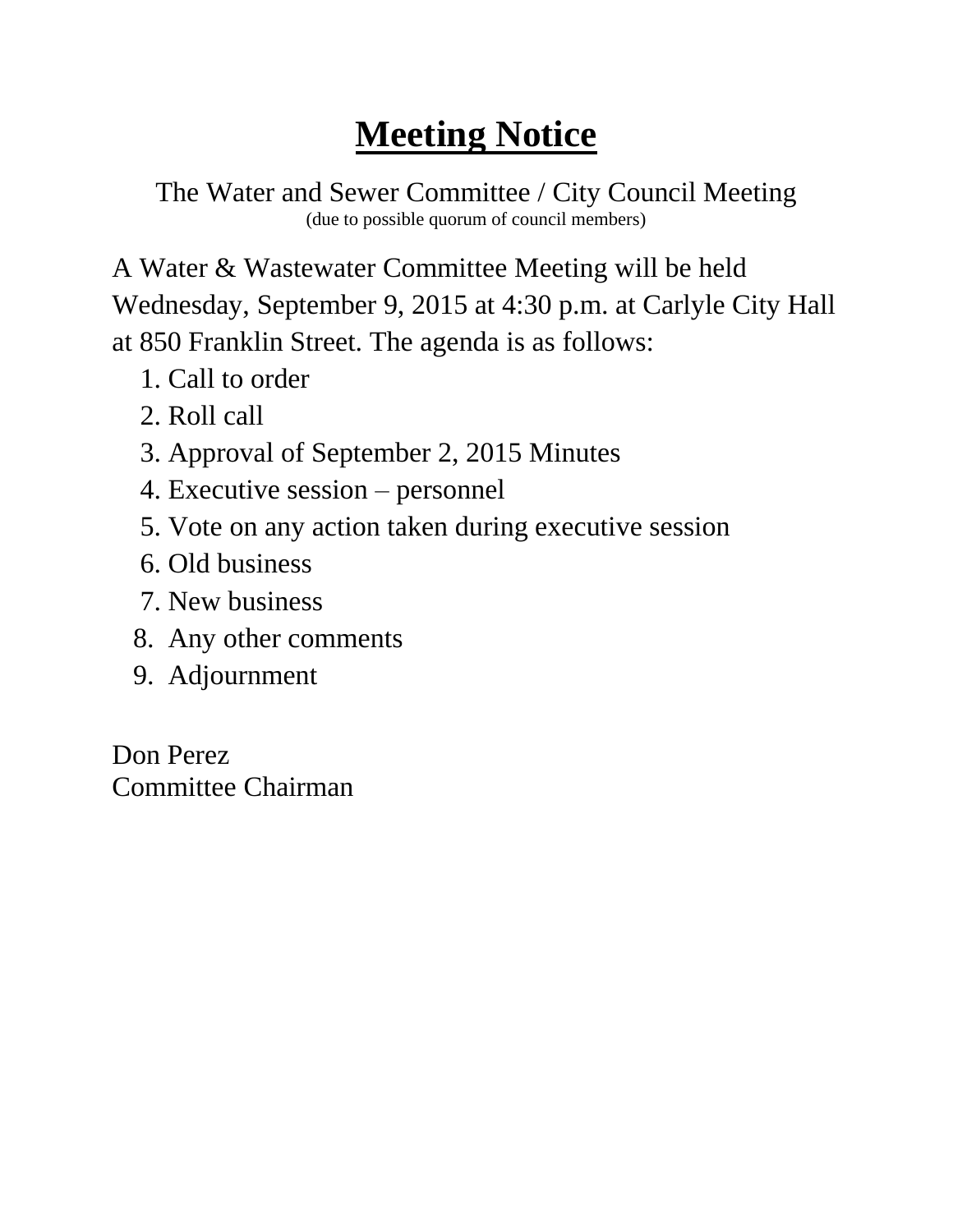The Water and Sewer Committee / City Council Meeting (due to possible quorum of council members)

A Water & Wastewater Committee Meeting will be held Thursday, October 22, 2015 at 8:30 a.m. at Carlyle City Hall at 850 Franklin Street. The agenda is as follows:

- 1. Call to order
- 2. Roll call
- 3. Approval of September 9, 2015 Minutes
- 4. Luebbers Annexation Request
- 5. Task Order #20 Franklin Street Water Main Replacement
- 6. Task Order #22 Old state Road Water Main Extension
- 7. Task Order #23 Franklin & Washington Sewer Replacement
- 8. 851 Kane Street Sump Pump
- 9. Old business
- 10. New business
- 11. Any other comments
- 12. Adjournment